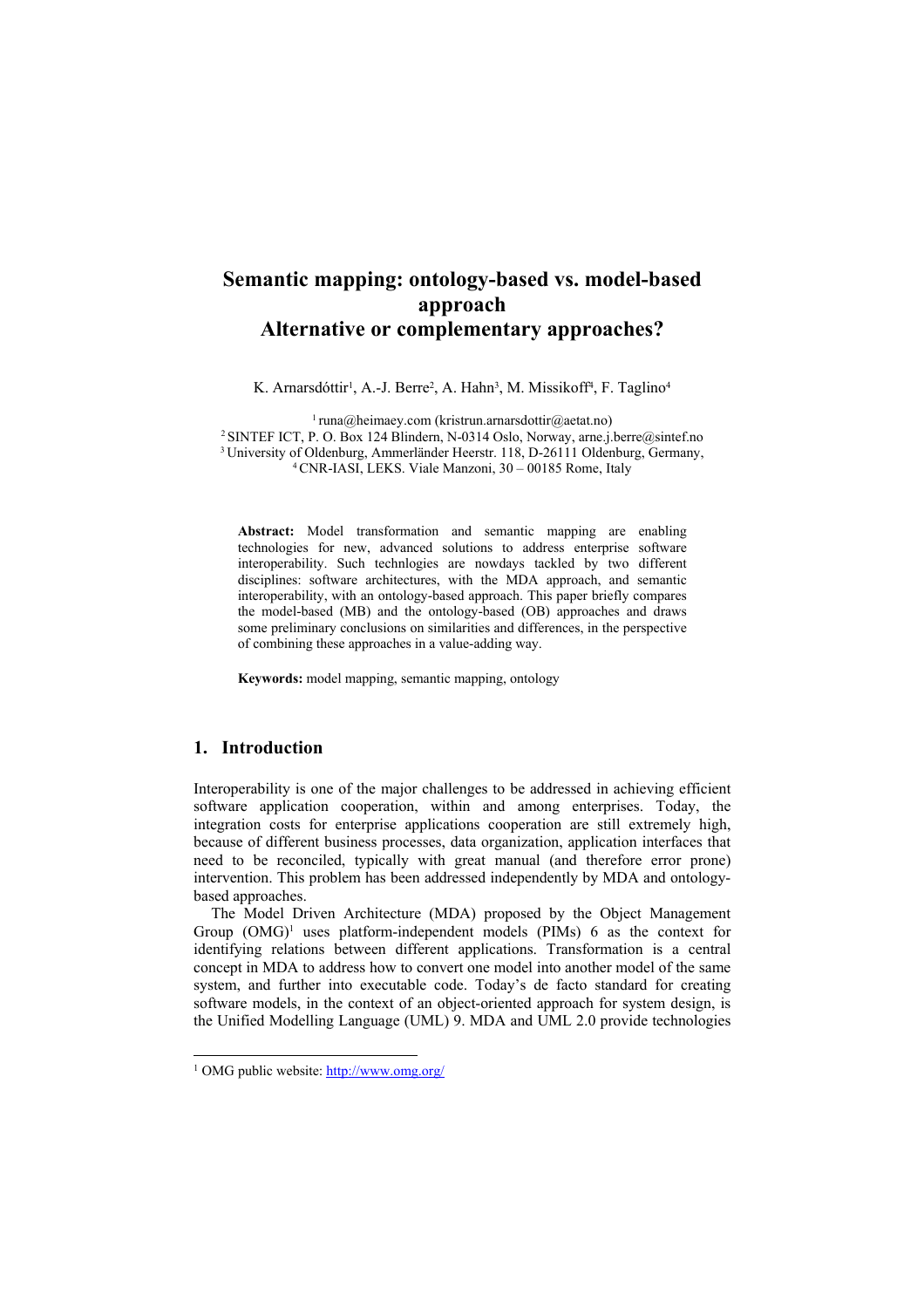to handle meta models, constraints etc. which can be used for semantic enrichment and model transformation.

Today, ontology technologies have reached a good level of maturity and their applications to industrial relevant problems are proliferating. Ontologies are the key elements of the Semantic Web. The notion of the Semantic Web is led by W3[C2](#page-1-0) and defined to be a "common framework allowing data to be shared and reused across application, enterprise and community boundaries" [12.](#page-5-2) Web Ontology Language (OWL) [10](#page-5-3) is the recommended standard for building ontologies in the context of the Semantic Web. Ontologies support semantic mapping construction by providing explicitly defined meaning of the information to be exchanged.

In this paper, we look at how the two different approaches, model-based and ontology-based, can be used to address semantic mapping. We contrast them to verify if they are two alternative approaches or whether these can be combined in a valueadding way. We conclude this short paper by indicating a few similarities and differences, in the light of devising a hybrid approach as a hypothesis for further research.

#### **2. Comparing the two approaches to semantic mapping**

Model-based and ontology-based approaches can be viewed as two solutions for addressing semantic interoperability. Both approaches start addressing two conceptual models where semantically related concepts are to be identified. The main difference resides in the fact that model-driven approach aims at finding the semantic mapping directly starting from the two models, say PIM A and PIM B, deriving then the PIM2PIM mapping. Conversely, the ontology-based approach does it indirectly, by means of a Reference Ontology. Therefore, in the latter case, the semantic mapping is obtained by the composition of two partial PIM2ONT and ONT2PIM mappings. This difference in expressing targets for semantic mapping is sketchily illustrated in **[Fig. 1](#page-2-0)**. Note that the model-based also might use mapping through an intermediate model, if a standard model for the domain exists.

In Athena [5,](#page-5-4) a large European IST Integrate project, the two different technologies have been applied to support model mapping. Semantic mapping involves the application of an ontology. Current literature does not provide detailed description regarding how this is to be done, as pointed out by [13 a](#page-5-5)nd [3.](#page-5-6) In Athena, a solution as been proposed, based on semantic annotation (A\* tool), reconciliation rules generation (Argos tool), and a reconciliation execution engine (Ares). Parallely, in Athena, also a model-based approach has been proposed, based on a graphic tool (Semaphore) aimed at supporting the user in specifying the mappings and XSLT based transformation rules.

l

<span id="page-1-0"></span><sup>2</sup> W3C: World Wide Consortium - public website: <http://www.w3.org/>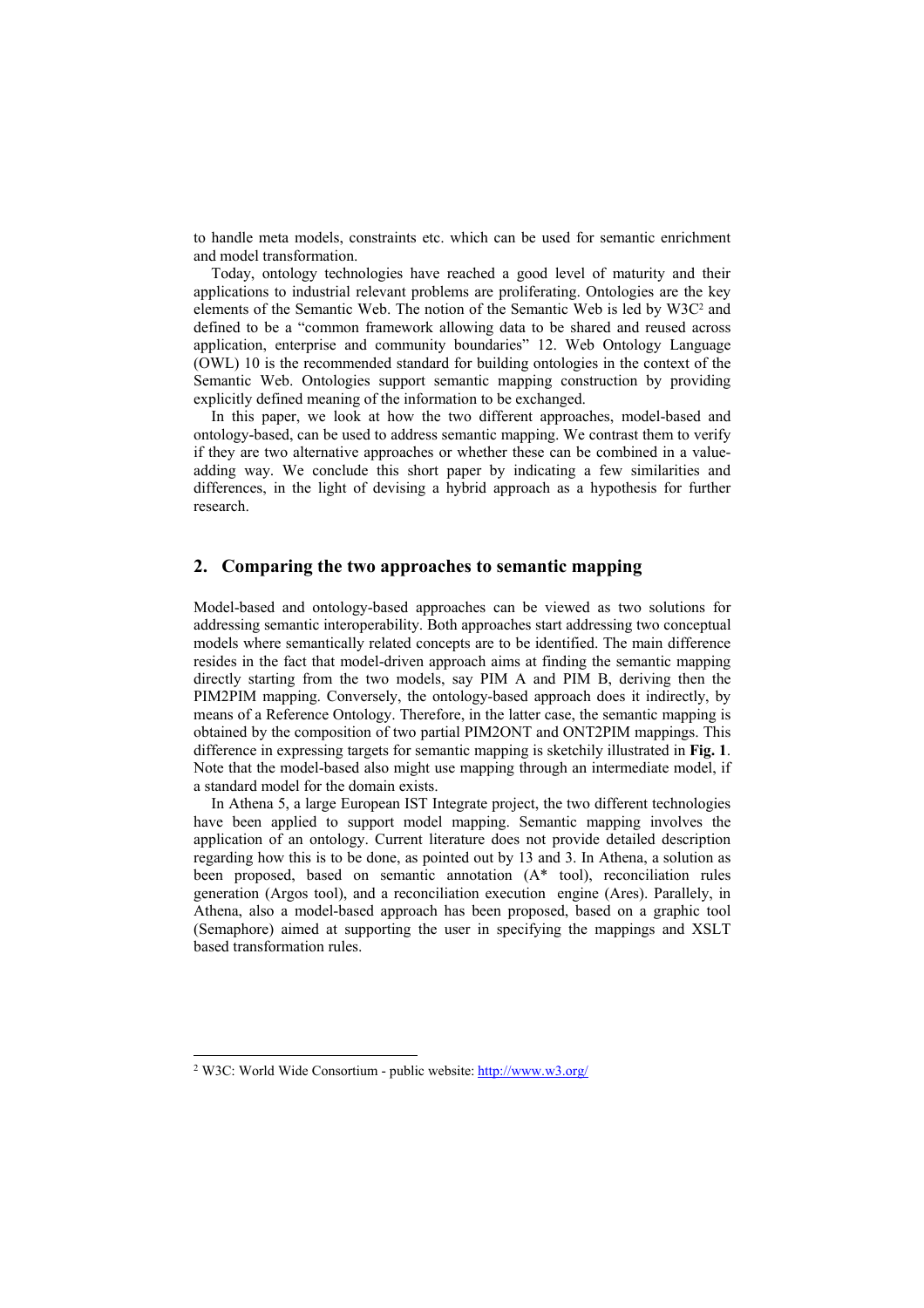

<span id="page-2-0"></span>**Fig. 1.** The model based and the Ontology based semantic mapping approaches

In the ontology-based approach, OWL is used to model a Reference Ontology, while RDFS is used to model schemas to be mapped. Model to ontology mappings are defined with a layered Semantic Annotation (SA) approach. Rule based languages such as Jena-rules [7](#page-5-7) are used when creating a set of executable reconciliation rules, starting from SA expressions. The reconciliation engine is based on the inference engine provided by the Jena platform, and the data interchange messages, input to the rules, are in RDF format.

In model-based approach, UML is used to express conceptual models. A MOF compliant language is defined as part of the solution in order to capture relationships between data elements. Transformation languages are to be used to create executable rules, and transformation techniques can be used in the process of detailing the information needed, converting form more abstract MOF compliant languages to more formal ones.

In order to compare the two different approaches, relative strengths have to be identified, within the Semantic mapping context and the related tasks.

**[Fig. 2](#page-3-0)** illustrates the different tasks involved in the interoperability solving process.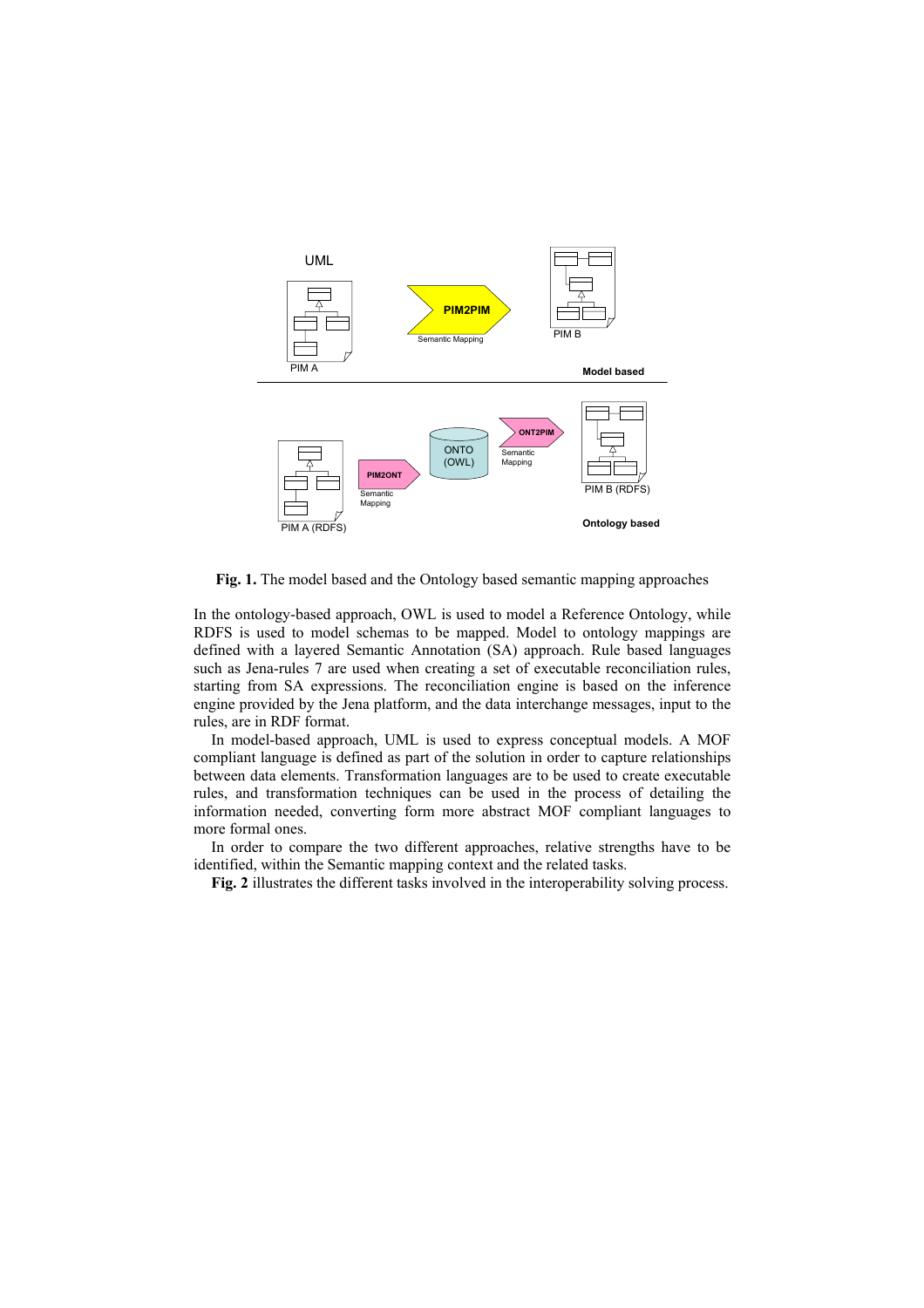<span id="page-3-0"></span>

<span id="page-3-2"></span>**Fig. 2.** Semantic mapping phased approach: (a) Model based; (b) Ontology based

Following is an explanation of the different tasks:

- **Preparation** (PR) is about preparing the data sources for semantic mapping. In case of the model-based approach, the context used is PIM and the task involves converting source and target for semantic mapping to this context. This includes applying reverse engineering technology, which in MDA context is referred to as Architecture Driven Modernization (ADM)<sup>3</sup>. The preparation phase within the ontology-based approach involves converting data sources to RDF(S) format, in particular, schemas into RDFS and actual data into RDF.
- **Semantic Coordination** (SC) is about automatically detecting evidence for semantic relationships using available algorithms similar to what described in [8](#page-5-8) and [2.](#page-5-9) The term chosen here is influenced by [1.](#page-5-10) In the MB approach, this phase concerns the identification of mappings by directly contrasting the two PIM models. This includes application of auxiliary resources such as WordNet to aid in the process of identifying relationships. In the OB approach, this phase consists in the Semantic Annotation of the resources to be reconciled (according to the multilevel approach developed in the A\* tool) by contrasting them with the Reference Ontology.
- **Affirmation** (AF) is about confirming or rejecting the automatically identified relationships from previous tasks as well as identifying new ones. In the MB approach, this phase consists in a final validation of the previous identified mappings, while in the OB there is a stepwise validation activity, performed at each of the four levels of the A\* annotation method.
- **Conflict Resolution** (CR) is about refining mapping relationships with additional information needed to resolve conflicts/clashes. In the MB approach, this is

<span id="page-3-1"></span> <sup>3</sup> Architecture-Driven Modernization Task Force, <http://www.omg.org/adm/>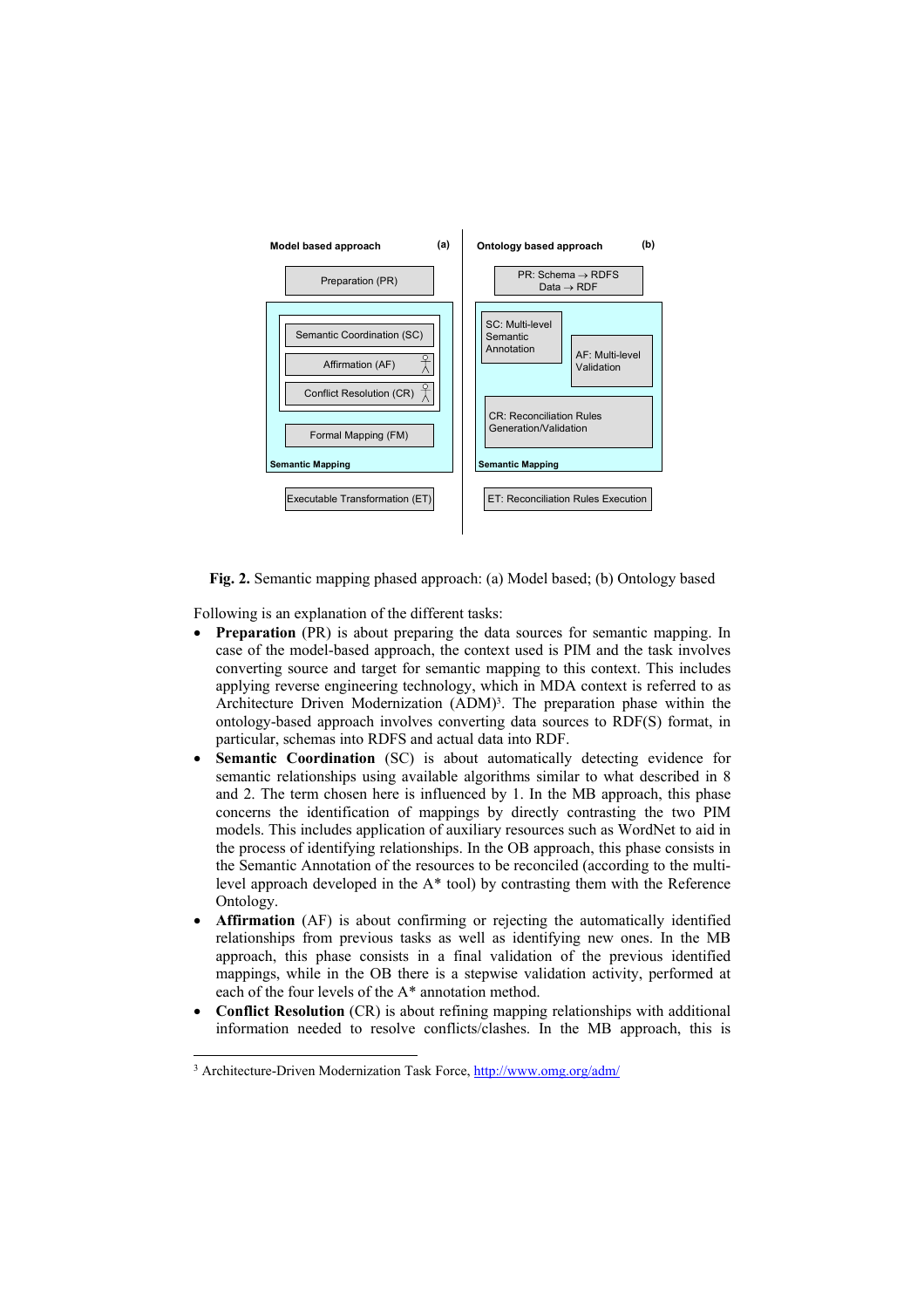achieved within the graphical mapping tool. In the OB approach, this is performed in the first phase of the reconciliation rules definition, implemented by the Argos tool of Athena.

- **Formal Mappings** (FM) is about transforming previously captured information into formal machine interpretable expressions. In the MB approach, mappings are represented through QVT [14](#page-5-11) (Query View Transformation) expressions, while in the OB approach, they are represented by means of Jena2 rules, generated and managed by Argos.
- **Executable Transformation** (ET) is not a human task but represents the application of the final output of the semantic mapping process, which is a set of executable rules needed to convert between different messages, having different structures and labelling information. In the MB approach this task is achieved by the UMT-QVT, while in the OB approach it is achieved by the Ares engine, part of the Athena Semantic Framework.

### **3. Conclusions**

From the above analysis, necessarily sketchy, it emerges that the two analyzed approaches are similar in the global process deployed to solve the interoperability problem, but the specific steps appear to be quite different. The main difference that emerges is represented by the possibility of a direct mapping in the case of modelbased approach, while the ontology-based approach requires the development of a Reference Ontology (see [Fig. 1\)](#page-2-0). Another important difference is represented by the two layering approaches adopted. The MB approach proposes a layered approach in the system modeling phase, based on the three MDA layers, CIM, PIM, PSM, with a special emphasis on the intermediate PIM level. Conversely, the OB approach proposes a 4 layers approach, in the semantic mapping phase, based on 4 different levels of mappings expressiveness: terminological, path, structural, and semantic mappings. In the OB approach, the Affirmation phase (called: validation) is performed interleaved with each step of the Semantic Coordination phase: i.e., annotation and validation are tightly interwoven; conversely, in the MB approach, the AF phase is unique, strictly following the SC phase (see **[Fig. 2](#page-3-2)**). A final difference is the representation framework. In the MB approach representation is mainly diagrammatic, strongly rooted in the UML and MOF standards, with the use of QVT or XSLT for the transformation mechanisms and XMI for the exchanged resources. In the OB approach, the representation of the resources and the mapping are mainly based on Semantic Web standards: RDF(S) for the exchanged resources, OWL for the Reference Ontology, and Jena-rules for the reconciliation mechanisms.

In a future, more extended work, we intend to analyse more in details the above steps, by using a specific use case drawn from the Athena scenarios. The idea is to fully develop the same case independently with the two approaches, then we will analyse the results and will try to propose a unified approach where the most effective solutions from both sides will be extracted and merged together.